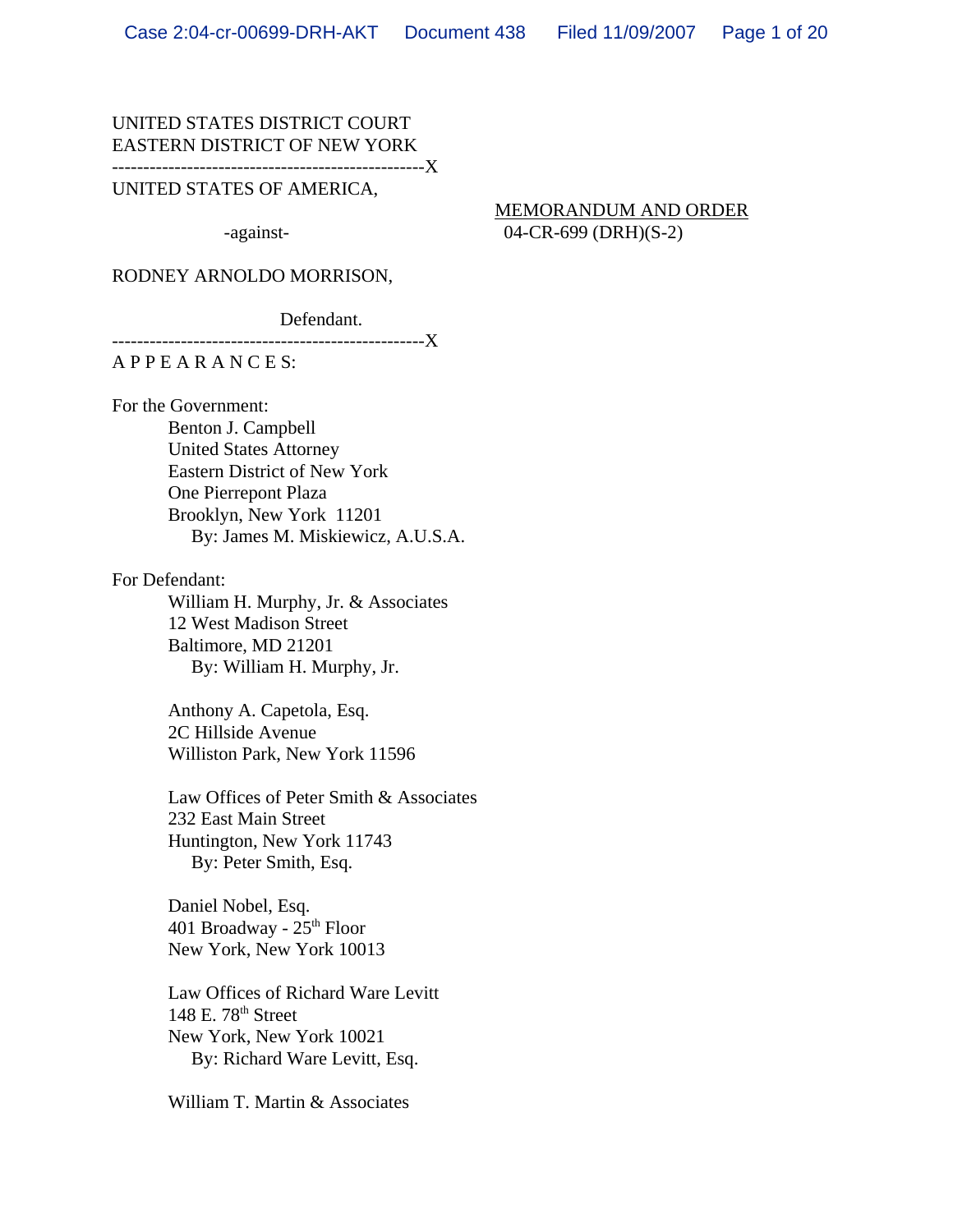32 Court Street Suite 707 Brooklyn, New York 11201 By: William T. Martin, Esq.

Schulman, Treem, Kaminkow, Gilden & Ravenell, P.A. Attorneys at Law Suite 1800 - 18th Floor The World Trade Center 401 East Pratt Street Baltimore, Maryland 21202 By: Kenneth W. Ravenell, Esq.

### **HURLEY, Senior District Judge:**

Presently before the Court are the following two motions by defendant Rodney Morrison ("Defendant" or "Morrison"): (1) Defendant's motion for reconsideration of my October 9, 2007 bench decision denying his motion to dismiss racketeering acts 4 through 80 of the superseding indictment (docket no. 367); and (2) Defendant's motion to dismiss racketeering acts 4 through 80 of the superseding indictment on substantive due process grounds (docket no. 392). For the following reasons, Defendant's motions are DENIED.

### *BACKGROUND*

Familiarity with the facts and procedural background is presumed. Thus, the

Court states only those facts necessary for disposition of the instant motions.

### **I.** *The Superseding Indictment and Relevant Statutes*

Racketeering acts 4 through 80 of the superseding indictment allege that Morrison "knowingly and intentionally sold and distributed contraband cigarettes . . . lacking valid New York State tax stamps, in violation of Title 18, United States Code, Sections 2342(a) and 2" from January 8, 1997 to August 2, 2004. 18 U.S.C. § 2342(a) is part of the Contraband Cigarettes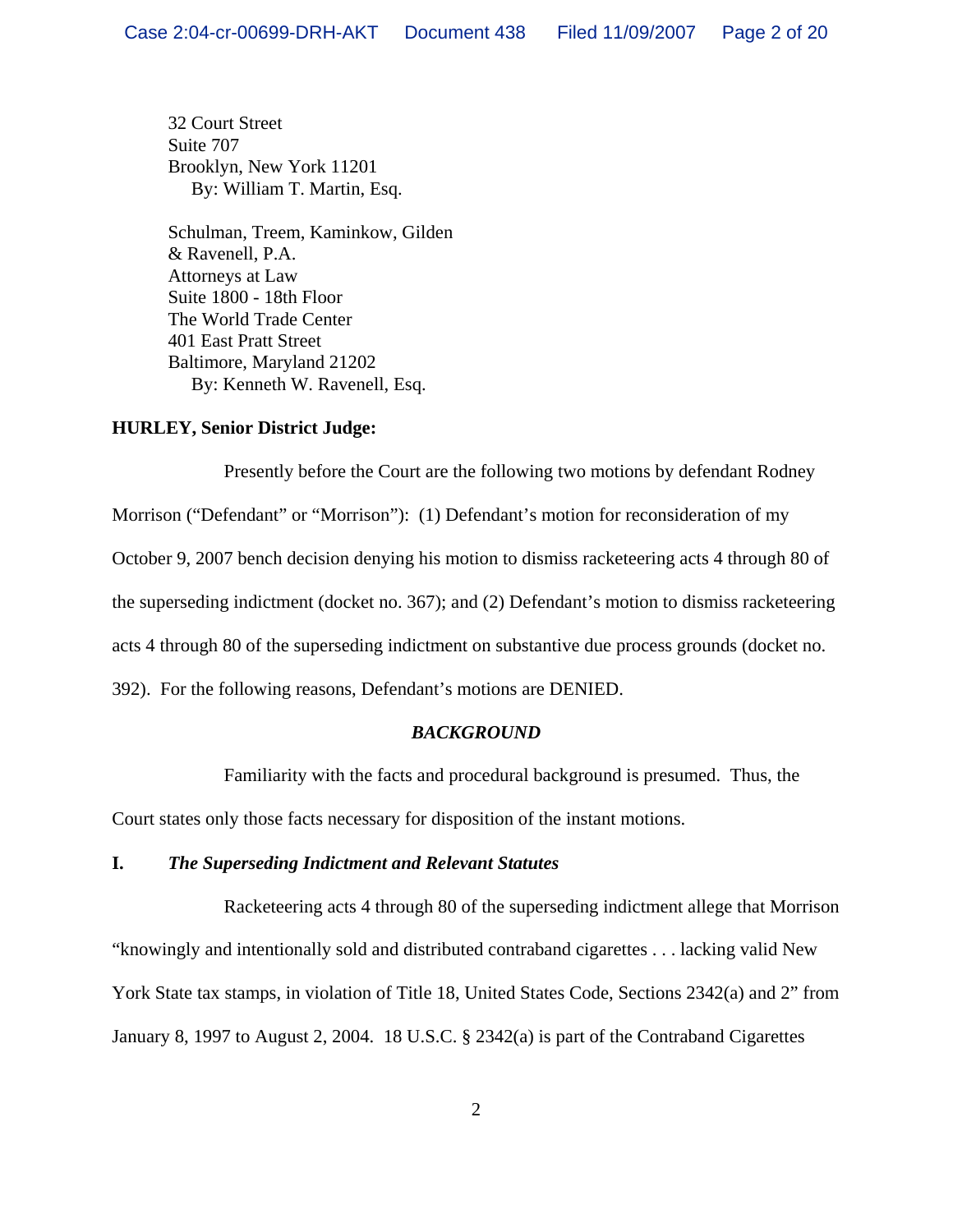Trafficking Act ("CCTA"), 18 U.S.C. §§ 2341 et seq., and provides:

It shall be unlawful for any person knowingly to ship, transport, receive, possess, sell, distribute, or purchase contraband cigarettes or contraband smokeless tobacco.

18 U.S.C. § 2342(a). Contraband cigarettes are defined in section 2341 as follows:

a quantity in excess of  $60,000<sup>1</sup>$  cigarettes, which bear no evidence of the payment of applicable State or local cigarette taxes in the State or locality where such cigarettes are found, *if the State or local government requires a stamp*, impression, or other indication to be placed on packages or other containers of cigarettes to evidence payment of cigarette taxes, and which are in the possession of any person other than [setting forth exempted persons]

*Id.* § 2341(2) (emphasis added).

Article 20 of the New York State Tax Law imposes "a tax on all cigarettes

possessed in the state by any person for sale, except that no tax shall be imposed on cigarettes sold under such circumstances that this state is without power to impose such tax" or on certain sales to the United States. N.Y. Tax Law § 471(1). It further provides that "[i]t is intended that the ultimate incidence of and liability for the tax shall be upon the consumer, and that any agent or dealer who shall pay the tax to the tax commission shall collect the tax from the purchaser or consumer." *Id.* § 471(2). Federal law forbids the collection of these taxes on cigarettes sold on Native American reservations to enrolled tribal members. *See Moe v. Confederated Salish & Kootenai Tribes*, 425 U.S. 463 (1976). However, when cigarettes are sold on the reservation to non-Native American consumers, the taxes may be collected. *See Washington v. Confederated*

 $<sup>1</sup>$  At the time of the acts alleged in the superseding indictment, "contraband cigarettes"</sup> was defined to mean a quantity in excess of 60,000 cigarettes which bore no evidence of the payment of state cigarette taxes. The statute was amended in March 2006 and the number required to trigger the provisions of the CCTA was reduced to 10,000.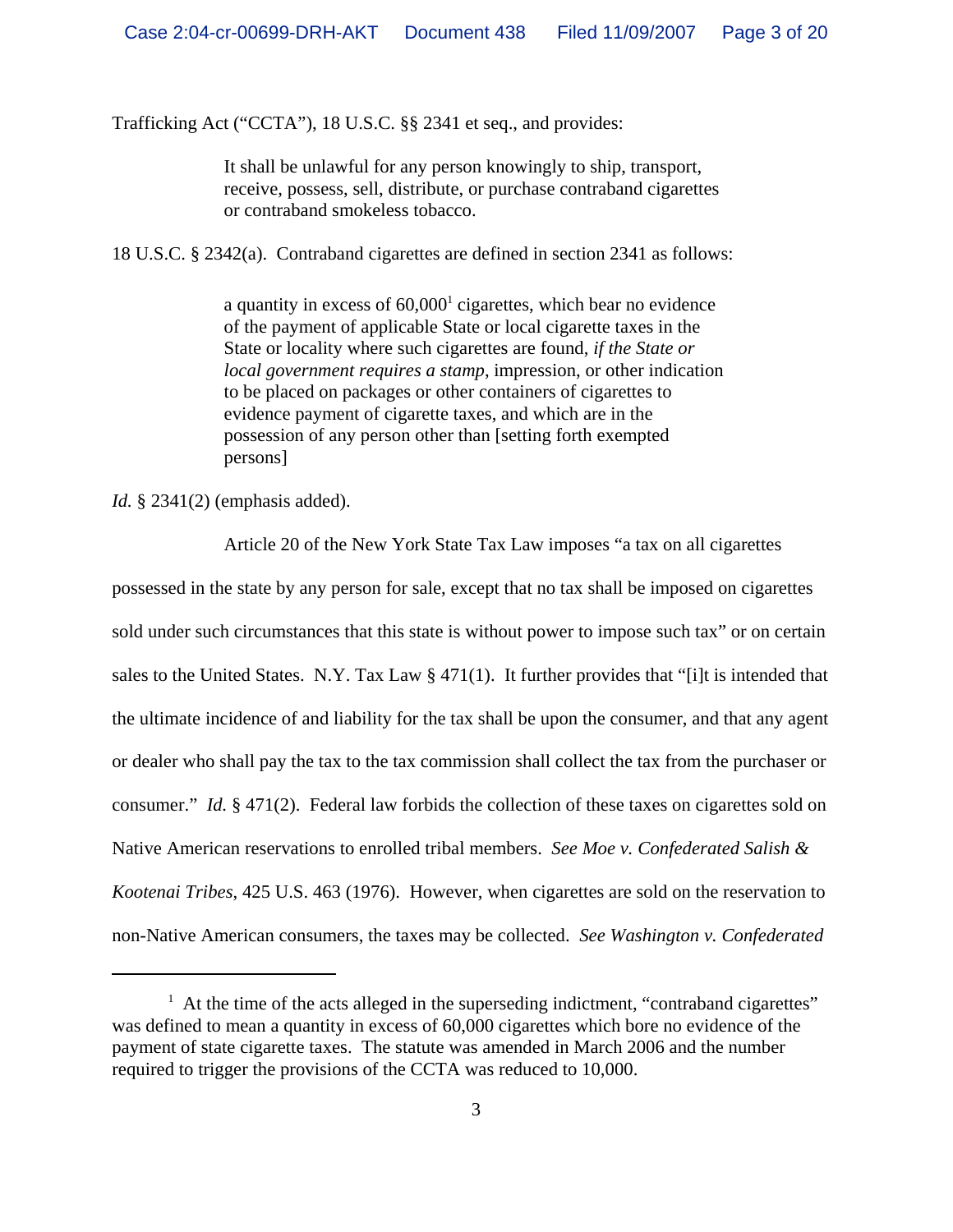*Tribes of Colville Indians Reservation*, 447 U.S. 134 (1980).

Effective May 13, 2003, the New York legislature passed N.Y. Tax Law § 471-e

which provided:

Where a non-native American person purchases, for such person's own consumption, any cigarettes or other tobacco products on or originating from native American nation or tribe land recognized by the federal government and reservation land recognized as such by the state of New York, the commissioner shall promulgate rules and regulations necessary to implement the collection of sales, excise and use taxes on such cigarettes or other tobacco products.

N.Y. Tax Law § 471-e (2003). The regulations called for under § 471-e were never adopted.<sup>2</sup>

## **II.** *The "Forbearance Policy"*

In 1988, the New York Department of Taxation and Finance (the "DTR") determined that a large volume of unstamped cigarettes was being purchased by non-Native Americans from reservation retailers. *Department of Taxation and Finance of N.Y. v. Milhelm Attea & Bros., Inc.*, 512 U.S. 61, 64-65 (1994). Because unlawful purchases of unstamped cigarettes deprived New York of substantial tax revenues, the DTR adopted regulations, 22 NYCRR §§ 336 et seq., for the enforcement of the collection of taxes from non-Native American purchasers of cigarettes from on-reservation retailers. *Id.* at 65; *see also N.Y. Association of Convenience Stores v. Urbach*, 646 N.Y.S.2d 918, 921 (3d Dep't 1996). The regulations recognized the right of exempt Native American consumers to purchase untaxed cigarettes on the reservation. However, "[t]o ensure that nonexempt purchasers do not likewise escape taxation, the regulations limit[ed] the quantity of untaxed cigarettes that wholesalers may sell to tribes and

<sup>&</sup>lt;sup>2</sup> Although § 471-e was amended effective March 2006, the amendment post-dates the acts in the superseding indictment and, accordingly, is not relevant for present purposes.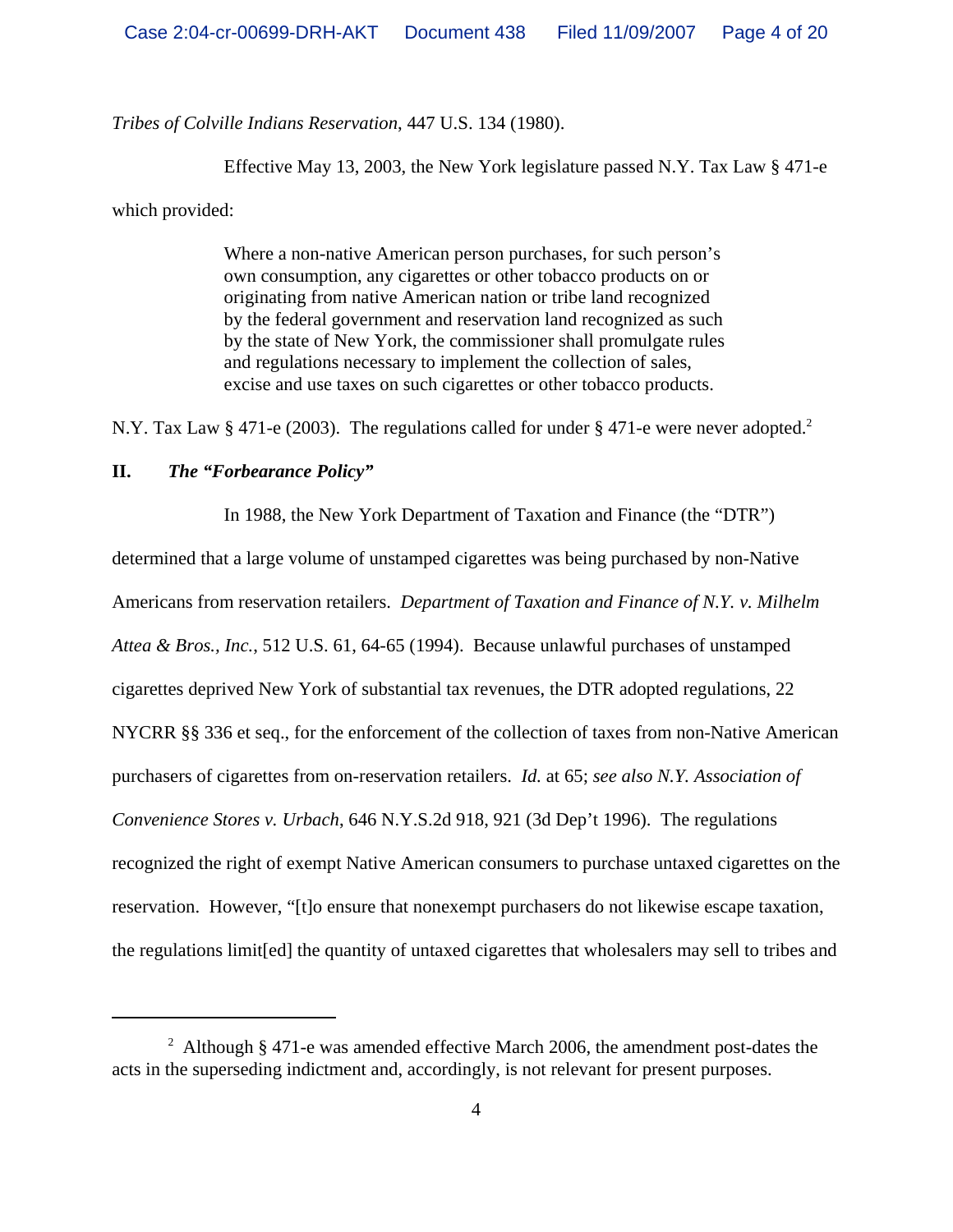tribal retailers." *Milhelm*, 512 U.S. at 65. "To prevent non-Indians from escaping the tax, [the] regulatory scheme . . . impose[d] record keeping requirements and quantity limitations on cigarette wholesalers who sell untaxed cigarettes to reservation Indians." *Id.* at 64. Under the regulations, "[r]etailers were to keep accurate records of those to whom they sold untaxed cigarettes and submit these records to the [DTR]." *Warren v. Pataki*, No. 01-CV-0004E, 2002 WL 450056, at \*1 (W.D.N.Y. Jan. 9, 2002).

Following adoption of the regulations, a proceeding was commenced by Native American merchants to permanently enjoin the DTR from enforcing them and, as a result, the DTR suspended implementation pending the outcome of that litigation. *New York Assoc. of Convenience Stores v. Urbach*, 712 N.Y.S.2d 220, 221 (3d Dep't 2000). Ultimately, the Supreme Court in *Milhelm* held that the regulations were valid and enforceable. 512 U.S. at 70- 78. Despite this outcome, the DTR continued its non-enforcement or "forbearance" policy. *Urbach*, 712 N.Y.S.2d at 221.

In May 1997, Governor Pataki directed the repeal of the regulations and proposed legislation that would allow on-reservation stores to sell tax-free cigarettes. *Santa Fe Natural Tobacco Co. v. Spitzer*, No. 00 CIV. 7274, 00 CIV. 7750, 2001 WL 636441 (S.D.N.Y. June 8, 2001), *rev'd on other grounds*, 320 F.3d 200 (2d Cir. 2003). The regulations were repealed by the DTR on April 28, 1998. *New York Assoc. of Convenience Stores v. Urbach*, 92 N.Y.2d 204, 214 (1998). In addition, although Governor Pataki sent to the legislature a bill that would amend the State Tax Law to allow reservation stores to sell tax-free cigarettes, the proposed amendments never passed. Nonetheless, the State's policy of non-enforcement continued.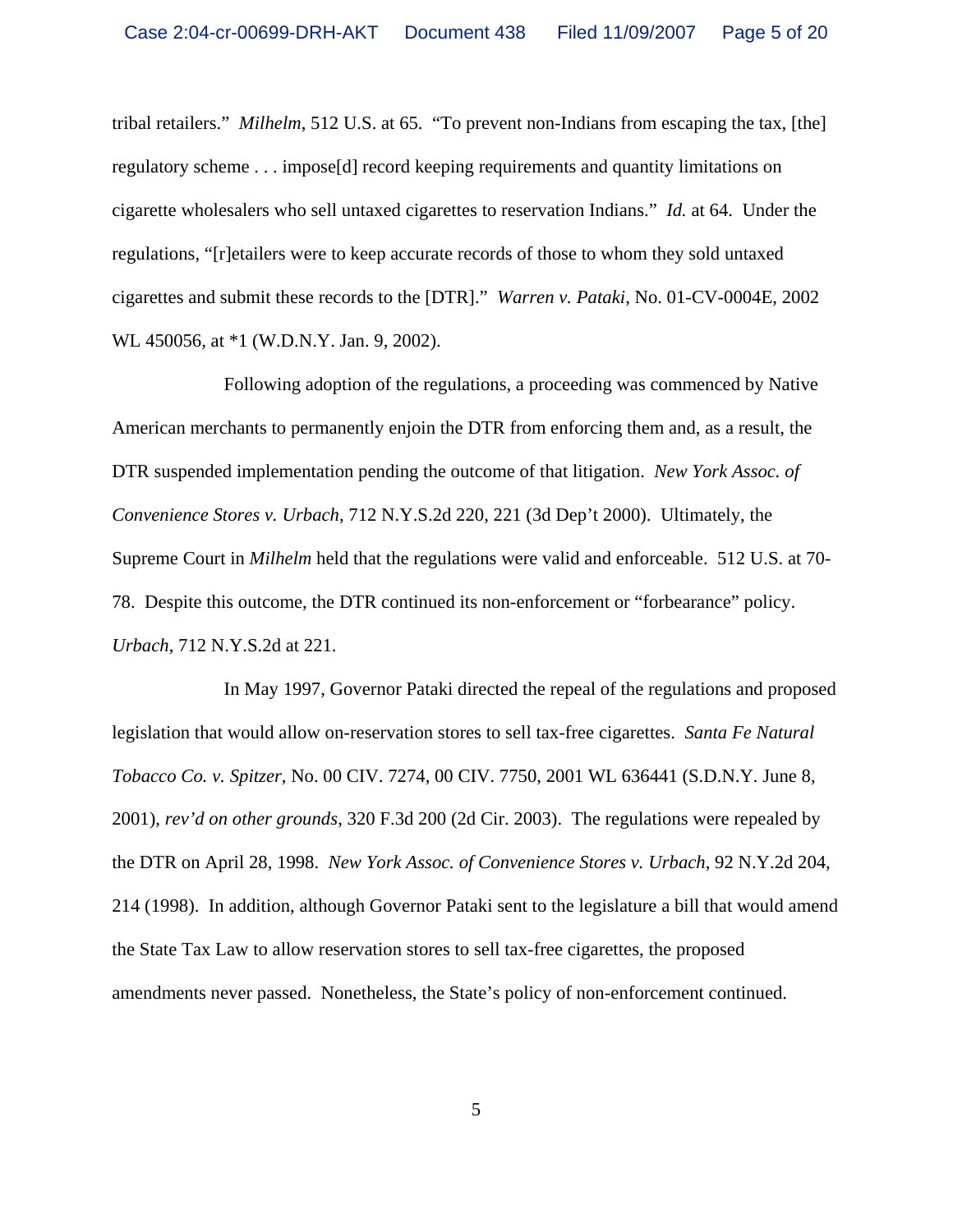### **III.** *The Court's October 9, 2007 Decision*

On October 9, 2007, the Court denied Defendant's motion to dismiss racketeering acts four through eighty, finding, inter alia, that New York's failure to enforce the Tax Law with regard to on-reservation cigarette sales to non-Native Americans did not vitiate the statutory obligation to pay the tax (Oct. 9, 2007 Tr. at 57), and that Morrison could be found guilty of aiding and abetting for "sell[ing] a quantity of [contraband] cigarettes to an entity which he knows intends to resell the cigarettes in a taxable transaction" (*id.* at 63), assuming Morrison did so for the purpose of aiding the unlawful resales. In reaching this decision, the Court relied in part on *United States v. Kaid*, 05-4470-cr(L) (2d Cir. Sept. 12, 2007) (summary order), which though not entitled to precedential effect, was helpful.<sup>3</sup> In *Kaid*, the Circuit rejected defendants' argument that the "non-enforcement policy effectively detaxed sales of cigarettes to non-Native Americans on reservation land," finding it to be "meritless." *Id.* at 4. The Circuit also noted that "[w]hile it appears that New York does not enforce its taxes on small quantities of cigarettes purchased on reservations for personal use by non-Native Americans, nothing in the record supports the conclusion that the state does not demand that taxes be paid when, as in this case, massive quantities of cigarettes were purchased on reservations by non-Native Americans for resale." *Id.*

#### *DISCUSSION*

## **I.** *Defendant's Motion for Reconsideration of the Court's October 9, 2007 Decision is Denied*

<sup>&</sup>lt;sup>3</sup> The Court is also mindful of the fact that the defendants in *Kaid* were not Native-American retailers but rather non-Native Americans who purchased large quantities of untaxed cigarettes on the reservation for the purpose of selling them off-reservation.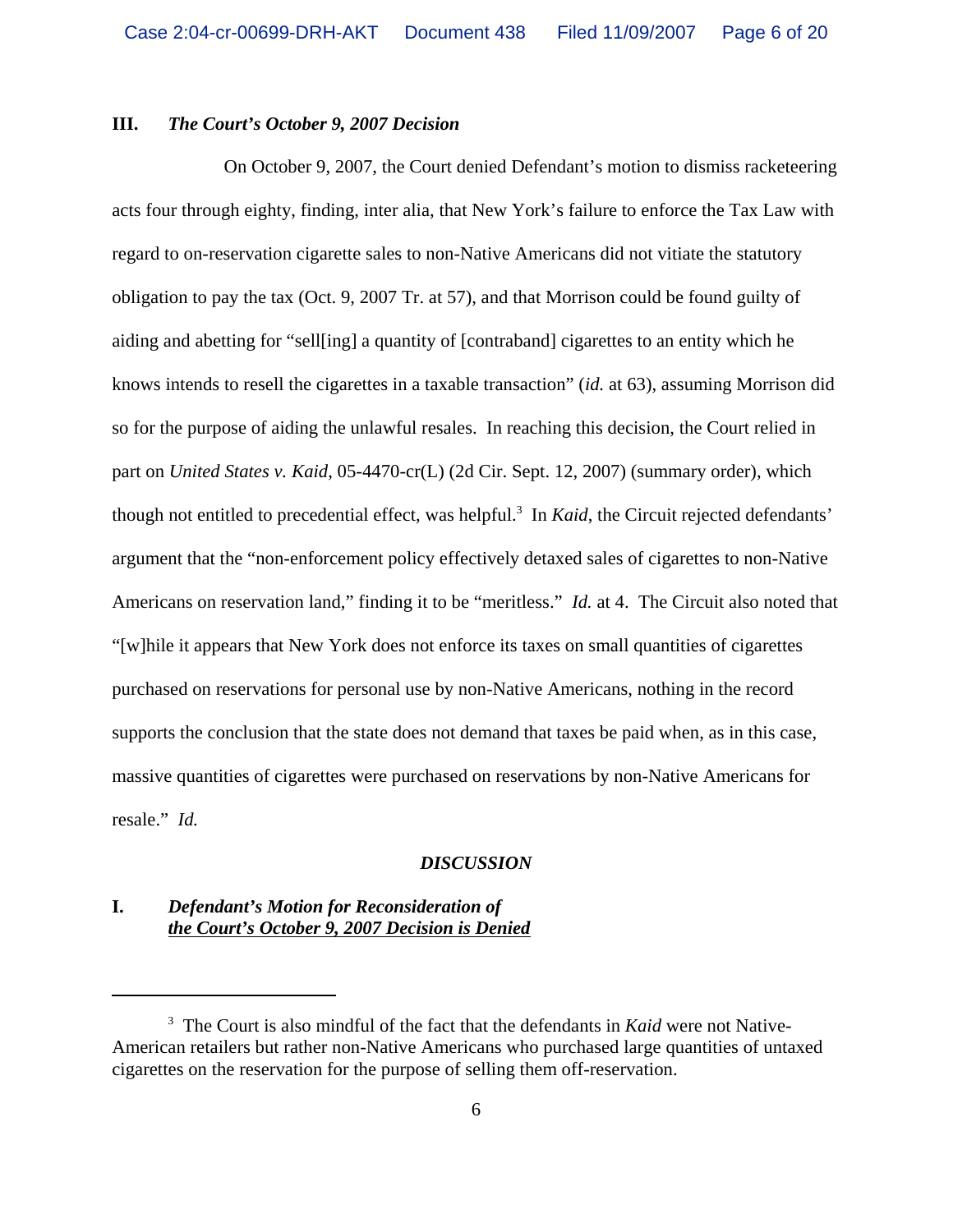In support of his motion for reconsideration of the Court's October 9, 2007 bench decision, Morrison argues that N.Y. Tax Law § 471 is not a self-executing statute as applied to the sale of cigarettes on tribal lands and may apply to tribal cigarette sales *only* if implementing regulations are in place. He asserts that by repealing the 1998 regulations, the State not only announced a "forbearance policy" but rather rendered § 471 unenforceable as applied to reservation cigarette sales.

There is no specific rule, either in the Federal Rules of Criminal Procedure or in this Court's Criminal Local Rules, providing for the reconsideration of a ruling on a criminal matter. *See, e.g.*, *United States v. James*, No. 02 CR 0778, 2007 WL 914242, at \*3 (E.D.N.Y. Mar. 21, 2007). "Where the Rules of Criminal Procedure do not speak specifically to a matter, a court conducting a criminal case is permitted to draw from and mirror a practice that is sanctioned by the Federal Rules of Civil Procedure." *Id.* (citation and internal quotation marks omitted). In that regard, Federal Rule of Criminal Procedure 57(b), which is entitled "Procedure When There Is No Controlling Law", provides in part that "[a] judge may regulate practice in any manner consistent with federal law, these rules, and the local rules of the district." Fed. R. Crim. P. 57(b). "Thus, when deciding motions for reconsideration in criminal matters, courts in this district have resolved such motions according to the same principles that apply in the civil context." *Id.* (citations and internal quotation marks omitted).

A motion for reconsideration in a civil case is governed by Local Civil Rule 6.3 and by Federal Rule of Civil Procedure  $54(b)$ .<sup>4</sup> The standard for a motion for reconsideration "is

<sup>&</sup>lt;sup>4</sup> In discussing the appropriate standard for reconsideration, many courts refer to Federal Rule of Civil Procedure 59(e), which applies to motions filed after the entry of a final judgment. Here, the more applicable civil rule is Federal Rule of Civil Procedure 54(b), which applies to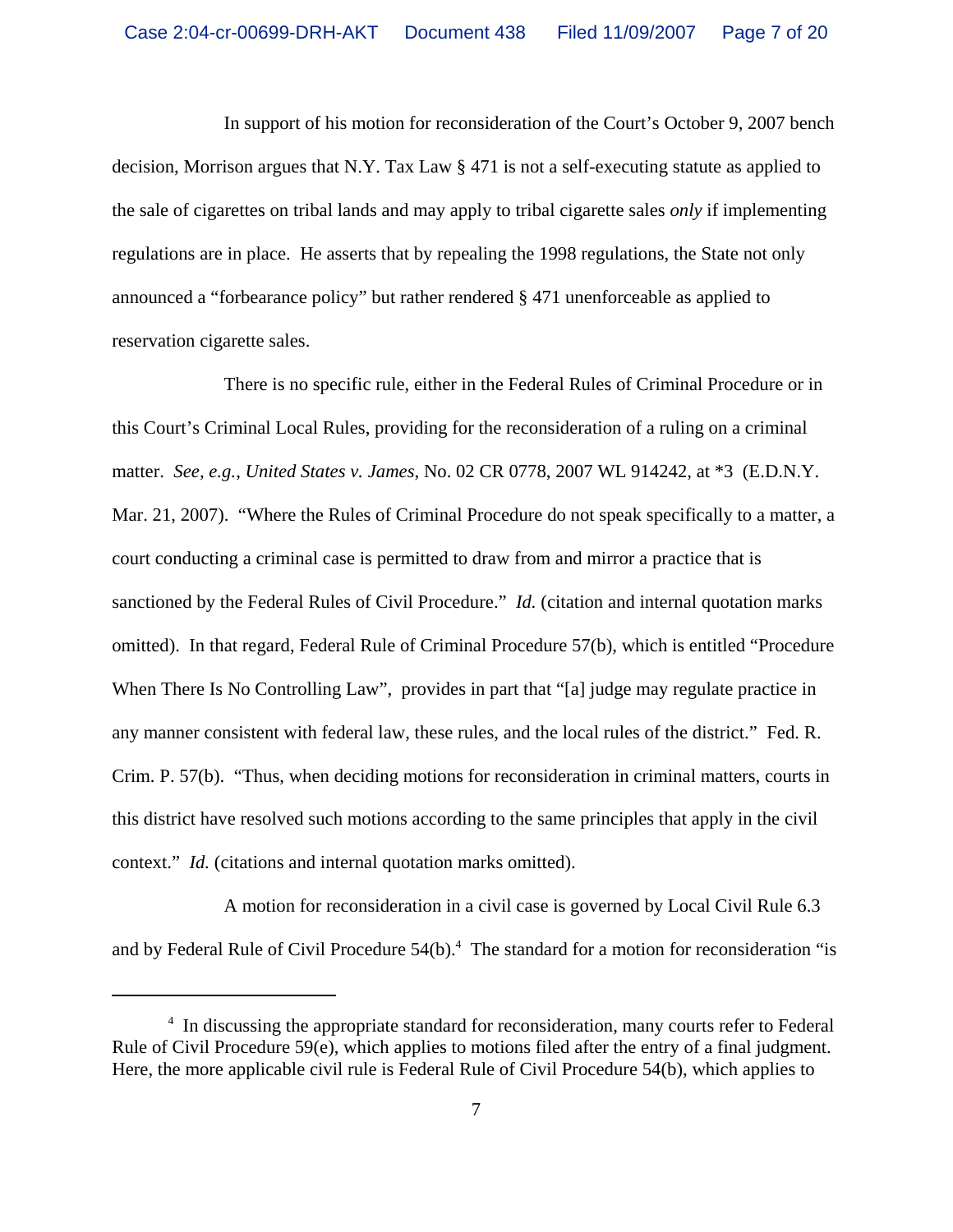strict, and reconsideration will generally be denied unless the moving party can point to controlling decisions or [factual] data that the court overlooked – matters, in other words, that might reasonably be expected to alter the conclusion reached by the court." *Shrader v. CSX Transp., Inc.*, 70 F.3d 255, 257 (2d Cir. 1995). "The major grounds justifying reconsideration are 'an intervening change of controlling law, the availability of new evidence, or the need to correct a clear error or prevent manifest injustice.'" *Virgin Atl. Airways, Ltd. v. National Mediation Bd.*, 956 F.2d 1245, 1255 (2d Cir. 1992) (quoting 18 C. Wright, A. Miller & E. Cooper, *Federal Practice & Procedure* § 4478 at 790). Thus, a "party may not advance new facts, issues, or arguments not previously presented to the Court." *Nat'l Union Fire Ins. Co. v. Stroh Cos.*, 265 F.3d 97, 115 (2d Cir. 2001) (quoting *Polsby v. St. Martin's Press*, No. 97 Civ. 690, 2000 WL 98057, at \*1 (S.D.N.Y. Jan. 18, 2000)).

Applying the standards enunciated above, the Court finds that Defendant has failed to satisfy his burden of showing that this Court overlooked a controlling decision or material fact that would alter the outcome of its previous decision. The ground raised by Defendant in support of his motion for reargument was explicitly discussed at oral argument on the original motion. (*See* Oct. 5, 2007 Tr. at 144.) To the extent Defendant has cited new case authority, the cases do not present controlling authority which "might reasonably be expected to alter the conclusion reached by the court." *Shrader*, 70 F.3d at 257. Accordingly, Defendant's motion for reargument is denied.<sup>5</sup>

motions to reconsider interlocutory orders. Nonetheless, the substantive standards under both rules are identical.

<sup>5</sup> Parenthetically, the Court notes that Defendant's reliance on cases such as *Pierre v. Gonzales*, – F.3d –, 2007 WL 2597600 (2d Cir. Sept. 11, 2007) and *United States v. Belcher*, 927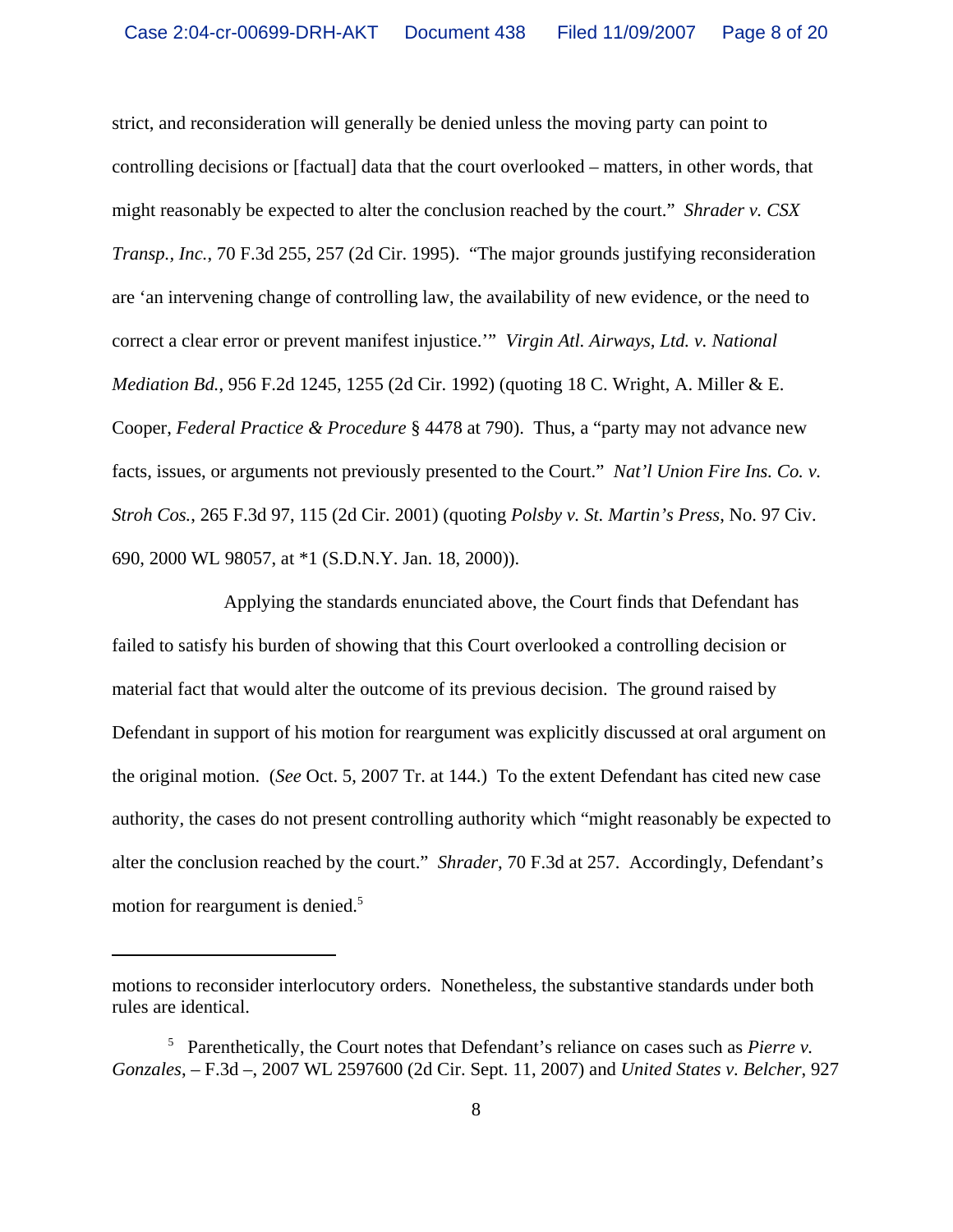# **II.** *Defendant's Motion to Dismiss Racketeering Acts 4 through 80 of the Superseding Indictment on Substantive Due Process Grounds is Denied*

Upon rendering its bench decision on Defendant's motion to dismiss racketeering acts four through ninety, the Court noted that it had decided Defendant's motion on the issues as framed in the underlying letter briefs and that it would be amenable to revisiting Defendant's application on new grounds, including a potential substantive due process violation. (Oct. 9, 2007 Tr. at 64.) Thereafter, by letter dated October 23, 2007, Defendant filed a second motion to dismiss racketeering acts 4 through 80 "on the grounds that prosecuting Morrison on those acts would constitute a violation of his substantive due process rights." (Letter by William H. Murphy, Jr. ("Murphy Letter"), dated Oct. 23, 2007, at 1.) For the reasons that follow, Defendant's motion is denied.

## **A.** *As-Applied Challenge*

"A statute may be challenged on vagueness grounds either as applied or on its face." *Thibodeau v. Portuondo*, 486 F.3d 61, 67 (2d Cir. 2007). Here, Morrison asserts that the statute is vague as applied. (*See* Murphy Letter, dated Oct. 30, 2007, at 1.) Racketeering acts 4 through 80 charge Defendant with selling and distributing contraband cigarettes in violation of the CCTA and 18 U.S.C. § 2, i.e., with both substantive violations of the CCTA as well as aider and abettor liability. However, although the government has espoused various prosecutorial

F.2d 1182, 1185 (11<sup>th</sup> Cir. 1991), is misplaced as the treaty and statute addressed, respectively, in those cases were clearly not self-executing. Here, on the other hand, the effect of the repeal of the regulations is that cigarette retailers located on Indian reservations can sell an unrestricted number of untaxed cigarettes without keeping records or reporting to the DTR but "'the repeal [of the regulations] does not eliminate the statutory liability for taxes as they relate to sales on Indian reservations to nonexempt individuals.'" *Urbach*, 92 N.Y.2d at 214 (quoting the DTRs's notice of adoption, 20 N.Y.S. Register, Apr. 29, 1998, Issue 17, Book 1, at 23).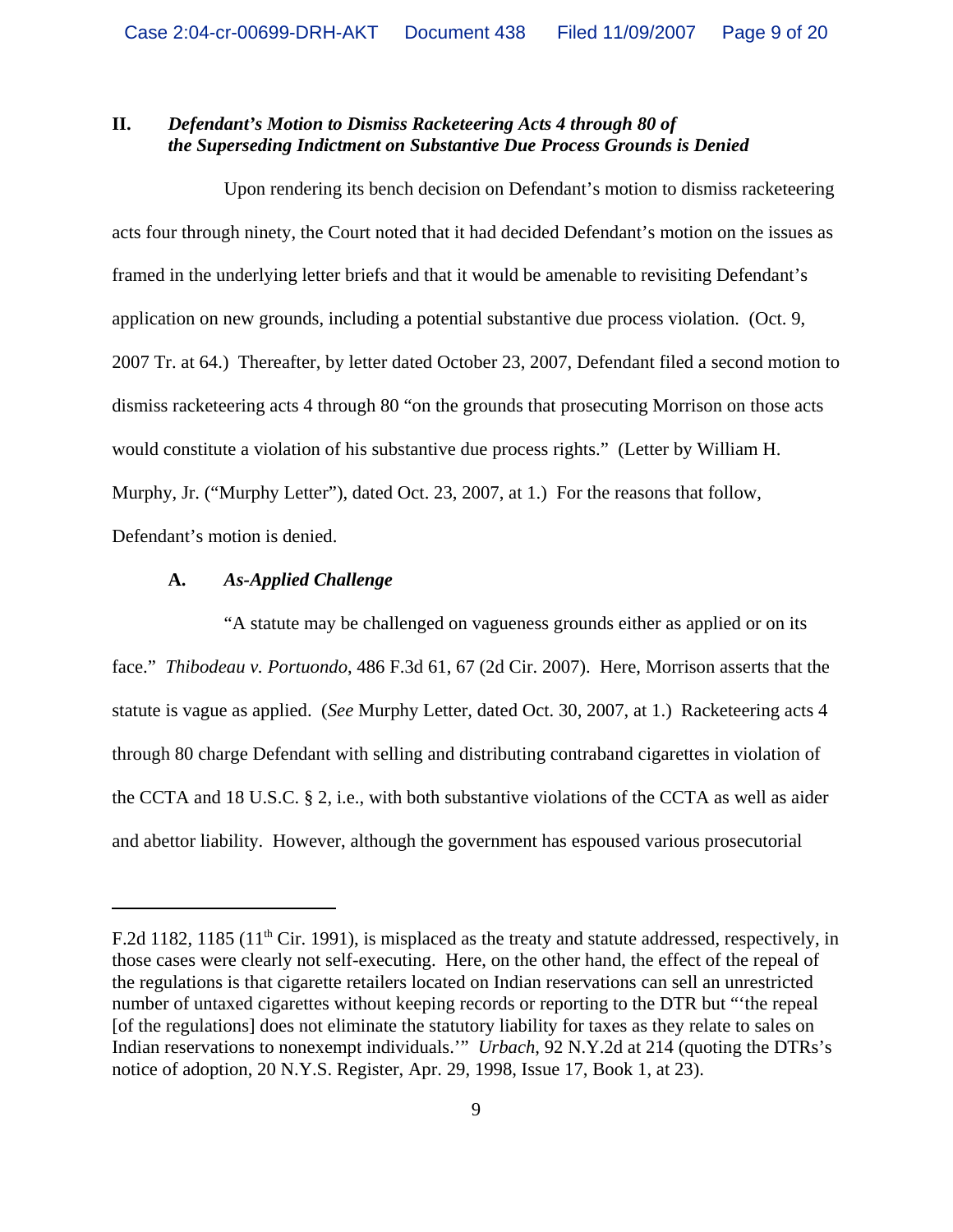theories as the case has progressed, the government's most recent correspondence limits itself to a theory of aiding and abetting. (*See, e.g.*, Gov't's Oct. 18, 2007 Letter at 2 ("[Morrison's] liability in this case will be determined on evidence that he knowingly and intentionally aided and abetted others in sales and distribution of untaxed cigarettes off the reservation in violation of both New York and federal law."); Gov't's Oct. 9, 2007 Letter at 3 ("In the present case the government will show as to Racketeering Acts 4 through 80 that the defendant aided and abetted others in the sale and distribution of contraband cigarettes.").) Thus, the Court's analysis will be confined to whether the CCTA is void for vagueness as applied to Morrison in this limited situation, viz. as an aider and abettor of off-reservation violations of the CCTA.

#### **B.** *Applicable Standards*

"It is well-established that the Fourteenth Amendment, which guarantees that no state shall 'deprive any person of life, liberty, or property, without due process of law,' U.S. Const. amend. XIV, § 1, ensures that the individual need not 'speculate as to the meaning of penal statutes' and is 'entitled to be informed as to what the State commands or forbids.'" *Thibodeau v. Portuondo*, 486 F.3d 61, 65 (2d Cir. 2007) (quoting *Lanzetta v. New Jersey*, 306 U.S. 451, 453 (1939)). Although "this doctrine does not require 'meticulous specificity' from every statute," *id.* at 66 (quoting *Grayned v. City of Rockford*, 408 U.S. 104, 110 (1972)), "as language is necessarily marked by a degree of imprecision," *id.*, courts do "apply a more stringent analysis when examining laws that impose criminal penalties because the consequences of imprecision are qualitatively more severe." *Id.*

"'As generally stated, the void-for-vagueness doctrine requires that a penal statute define the criminal offense with sufficient definiteness that ordinary people can understand what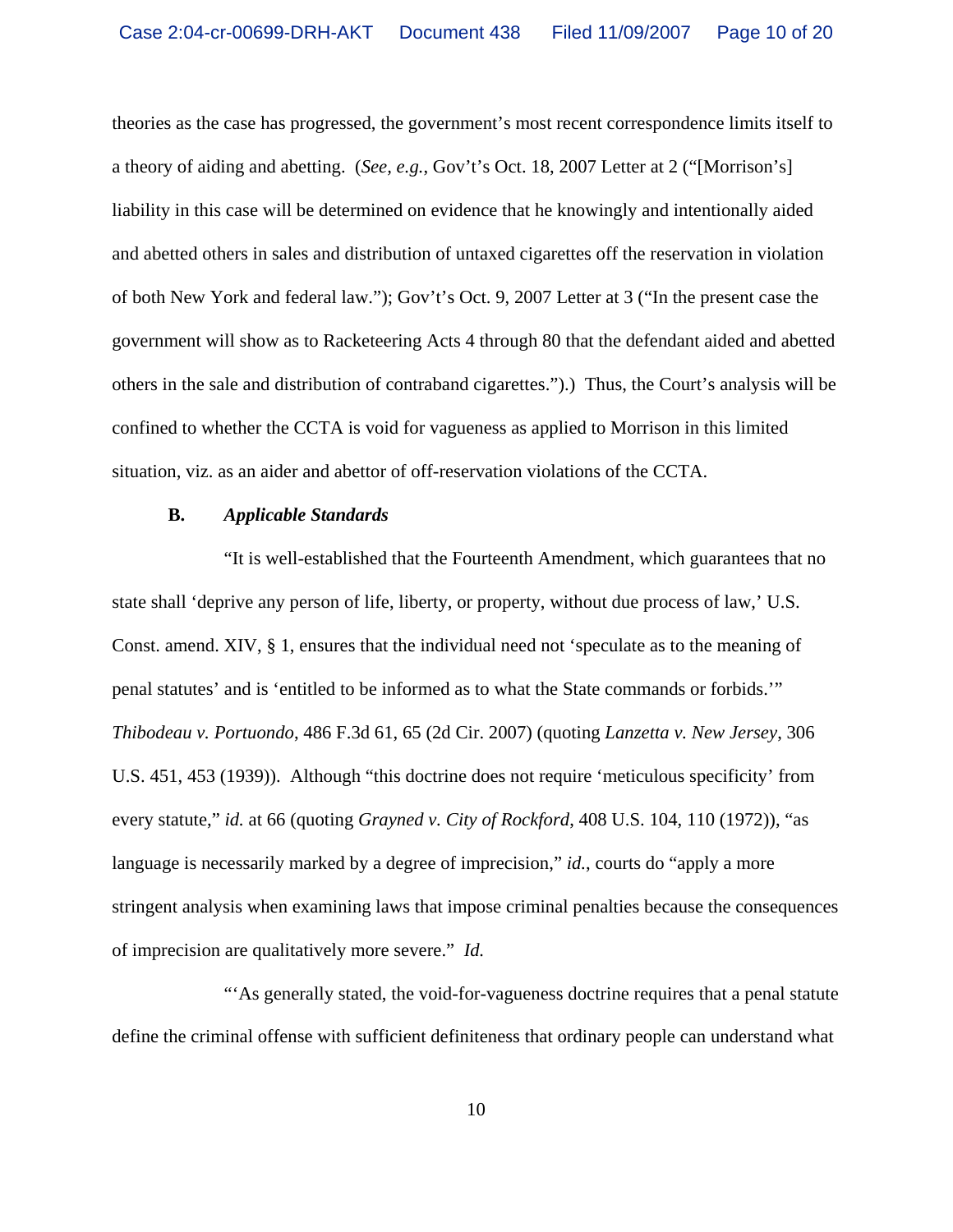conduct is prohibited and in a manner that does not encourage arbitrary and discriminatory enforcement.'" *Gonzales v. Carhart*, – U.S.–, 127 S. Ct. 1610, 1628 (2007) (quoting *Kolender v. Lawson*, 461 U.S. 352, 357 (1983). Here, the CCTA, and the concomitant New York State Tax Law, satisfy both requirements.

#### **C.** *Fair Notice*

A criminal statute fails to provide fair notice "if it fails to provide people of ordinary intelligence a reasonable opportunity to understand what conduct it prohibits." *Hill v. Colorado*, 530 U.S. 703, 732 (2000). Here, the CCTA provides that "[i]t shall be unlawful for any person to ship, transport, receive, possess, sell, distribute, or purchase contraband cigarettes or contraband smokeless tobacco." 18 U.S.C. § 2342(a). At the time of the acts alleged in the superseding indictment, contraband cigarettes were defined as "a quantity in excess of 60,000 cigarettes, which bear no evidence of the payment of *applicable* State or local cigarette taxes in the State or locality where such cigarettes are found, *if the State or local government requires a stamp* . . . ." *Id.* § 2341(2) (emphasis added).

Defendant argues that the terms "applicable" law and "if the State . . . requires a stamp" are "clearly ambiguous as applied to Indian cigarette sales in New York in all time periods relevant to this prosecution." (Murphy Letter, dated Oct. 30, 2007, at 3-4.) Alternatively, Defendant contends that "there is no basis to conclude that Congress intended the[se] terms . . . to have a meaning different than one that could be understood by an ordinary citizen as a reflection of the operational policy of the state." (*Id.* at 3.) In other words, Defendant argues that an ordinary person would believe that New York does not "require[]" a stamp and that state taxes are not "applicable" because the State does not enforce its tax laws.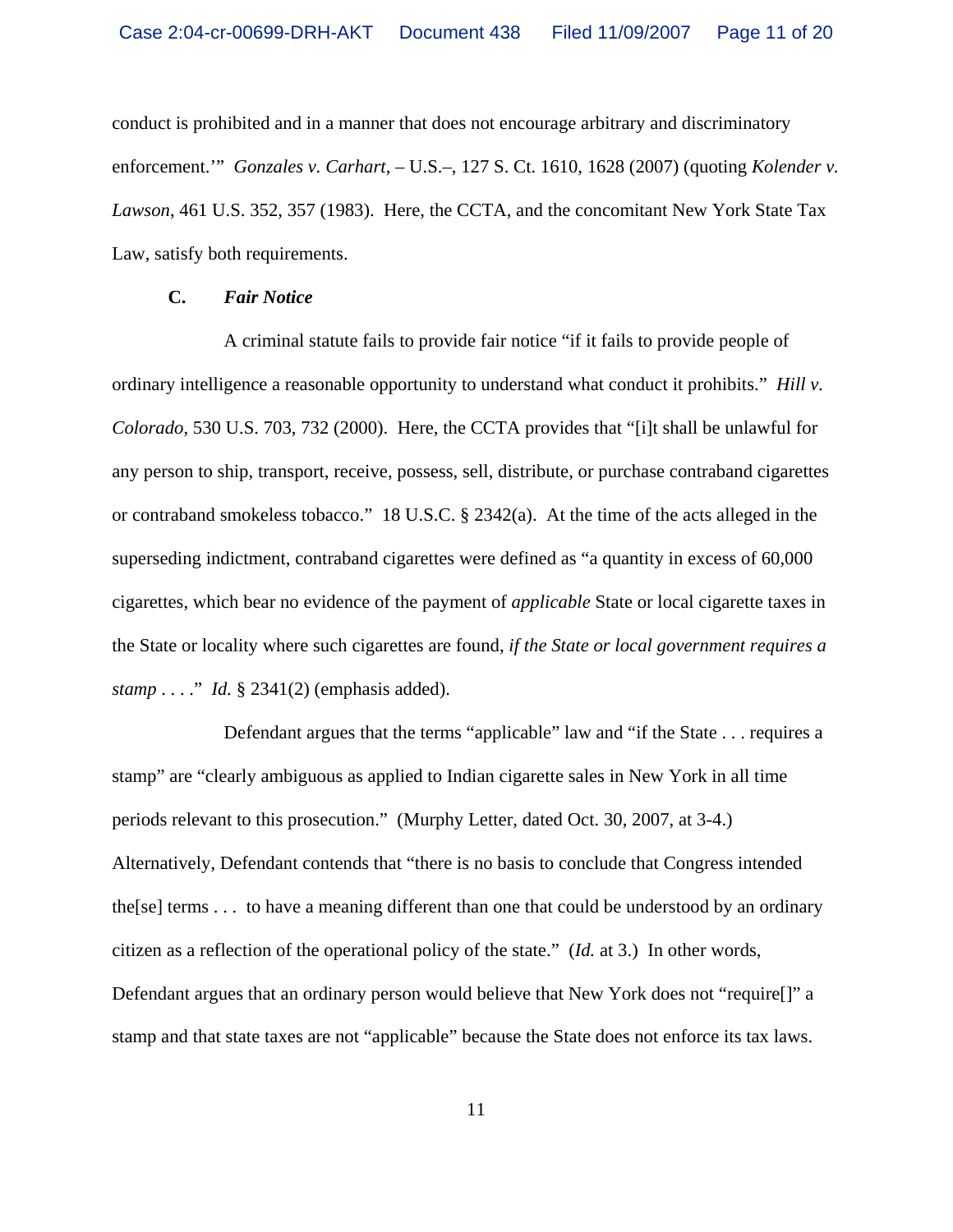The Court disagrees.

In the Court's view, Defendant's interpretation is strained because it relies solely on the executive branch's enforcement policies rather than the applicable State laws, which clearly provide that Morrison's sale of cigarettes to non-native Americans on the reservation is a taxable event. Defendant's interpretation essentially nullifies the requirements of state law as that term is commonly understood and reads the legislature right out of the picture. Simply stated, states "require" certain conduct via duly enacted laws; the failure of the executive branch to enforce the law is not the same as saying that the legislative branch has repealed it. *Compare Lenscrafters, Inc. v. Wadley*, 248 F. Supp.2d 705, 737 (M.D. Tenn. 2003) ("The court can see no basis for finding that the avowed benefits of a statute duly enacted by the legislature may be undermined by poor enforcement on the part of the executive branch. If such were the case, the executive branch would be in a position to invalidate any law with which it disagreed."), *aff'd*, 403 F.3d 798 ( $6<sup>th</sup>$  Cir. 2005). In addition, in drafting the CCTA, Congress chose the term "applicable" taxes, not an "enforced" tax or a "collected" tax, to trigger a violation. The term "applicable" means "capable of being applied." *City of N.Y. v. Beretta*, 401 F. Supp. 2d 244, 261 (E.D.N.Y. 2005) (noting common dictionary definitions of word "applicable."). Defendant's attempt to equate applicability and enforceability belies the plain meaning of the former term and, thus, what an ordinary person would understand the statute to mean.<sup>6</sup>

<sup>&</sup>lt;sup>6</sup> Indeed, Defendant's position is contrary to the view taken by courts which have addressed the issue. *See Kaid*, 05-4470-cr(L), at 4 (2d Cir. Sept. 12, 2007) (summary order) (finding that State "demand[s]" taxes be paid regardless of non-enforcement policy); *Urbach*, 92 N.Y.2d at 214 ("'[T]he repeal [of the regulations] does not eliminate the statutory liability for taxes as they relate to sales on Indian reservations to nonexempt individuals.'") (quoting 20 N.Y.S. Register, Apr. 29, 1998, Issue 17, Book 1, at 23).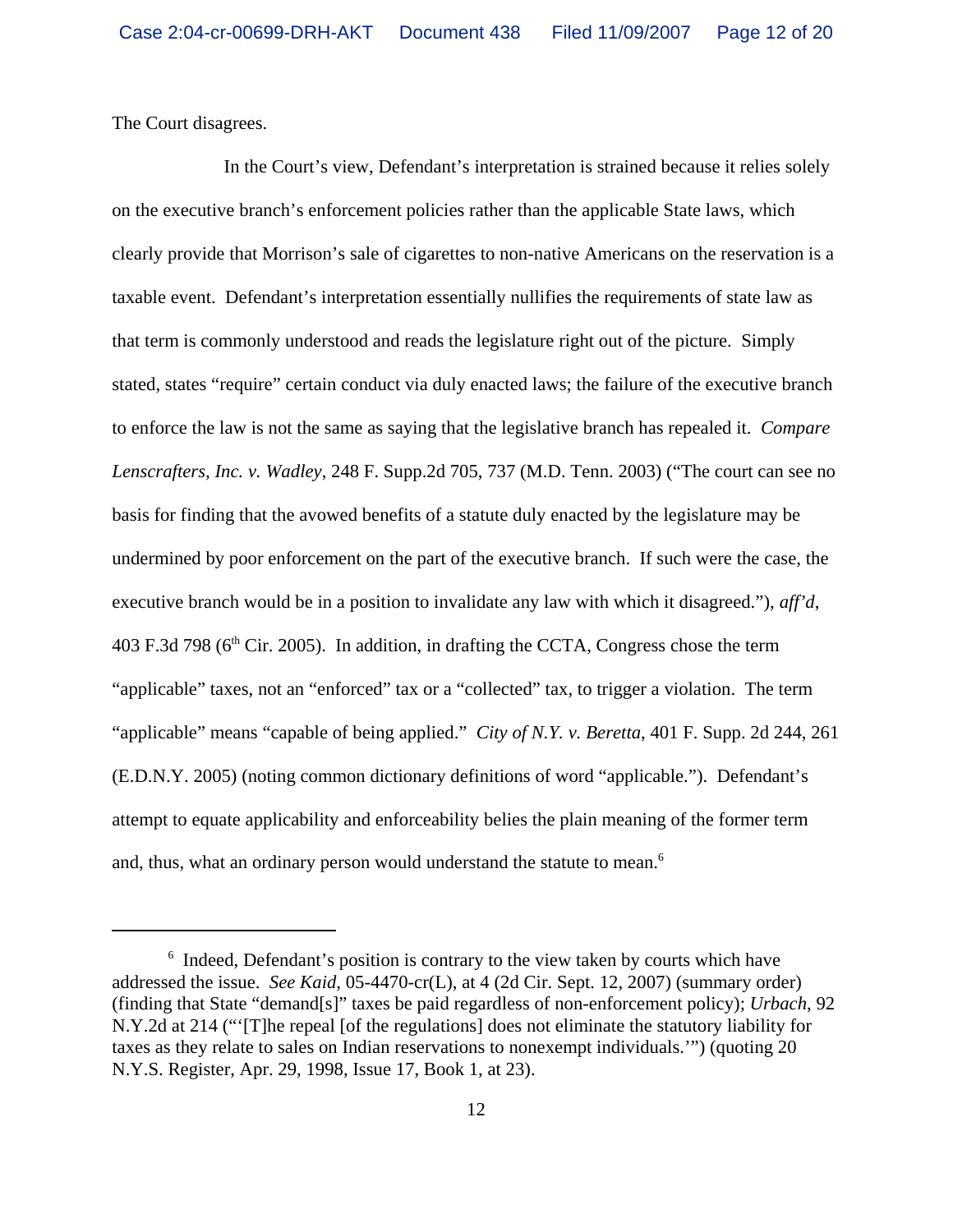In fact, the two executive pronouncements Morrison places great reliance on, when fairly read, actually undercut his position. In May 1997, Governor Pataki directed the DTR to repeal its regulations governing the collection of taxes from cigarette sales at reservation stores. (Governor Pataki Press Release, dated May 22, 1997.) The press release states that the Governor "sent to the State Legislature a bill that would amend the State Tax Law to allow reservation stores to sell tax-free . . . cigarettes." (*Id.*) The Governor stated: "Let me make my message to all Indian Nations clear: It is your land, we respect your sovereignty and, if the Legislature acts as I am requesting, you will have the right to sell tax-free . . . cigarettes free from interference from New York State." (*Id.*) The Governor's proposed amendments were never passed. Thus, far from communicating that Native-American retailers such as defendant were exempt from the State Tax Law, the Governor's statement was in fact an acknowledgment that the executive's policy of forbearance could not repeal the state law; only the legislature could do that, and it did not.

Similarly, in repealing the regulations on April 28, 1998, the DTF stated that "[t]he repeal of the regulations does not eliminate the statutory liability for the taxes as they relate to sales on Indian reservations to non-exempt individuals." (Murphy Letter, dated Oct. 30, 2007, Ex. 1 at 4.) The DTF also noted that it proposed legislation to the legislature that would exempt sales of cigarettes made on-reservation, regardless of whether the purchaser was a Native-American or non-Native American. (*Id.*) Clearly, then, the DTF also recognized that despite its non-enforcement policy, the underlying law remained intact.

Further buttressing the Court's conclusion is the fact that the crime Defendant is being prosecuted for, viz. aiding and abetting others in the sale and distribution of untaxed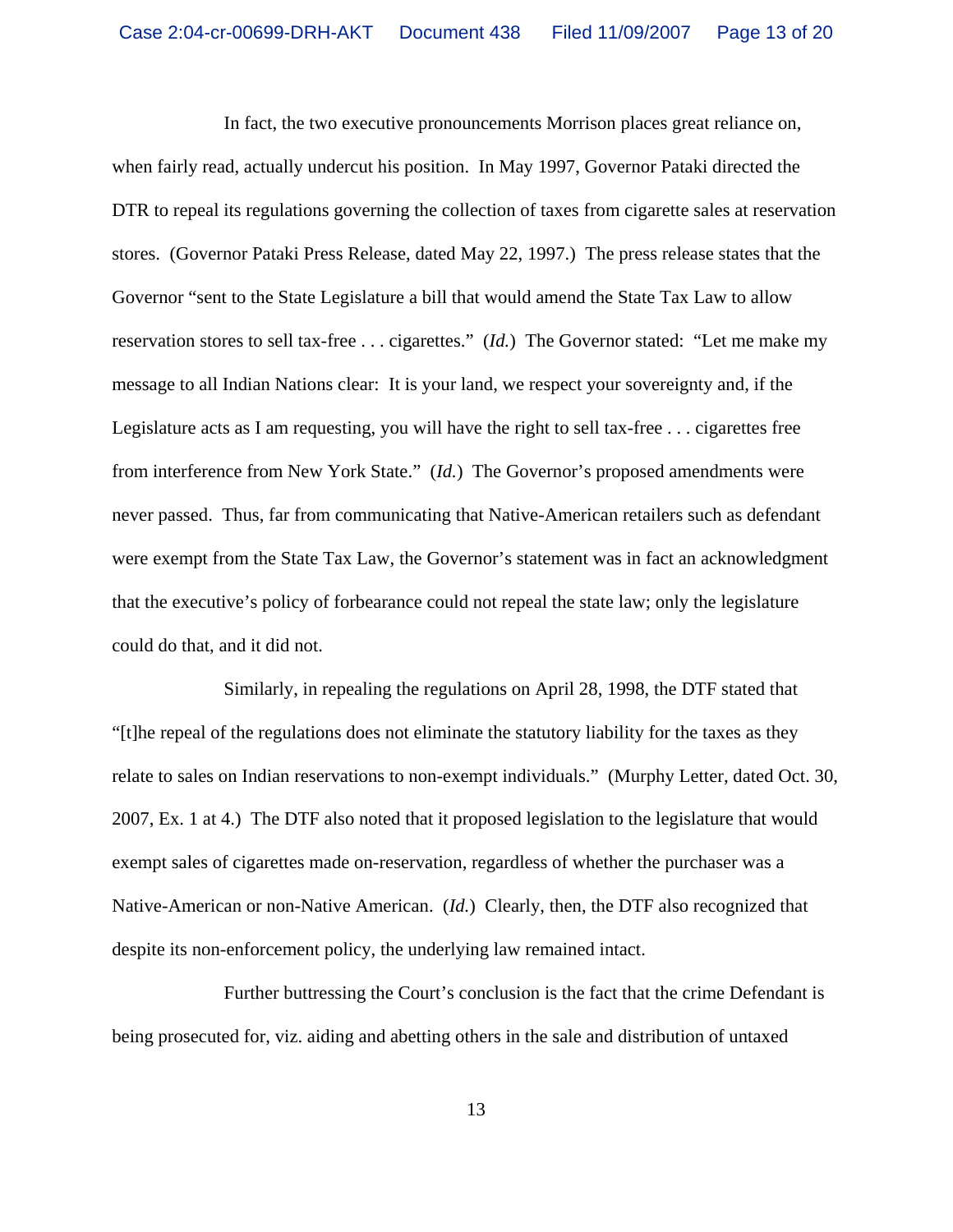cigarettes off the reservation, requires the government to prove that Defendant acted with specific intent. *See United States v. Samaria*, 239 F.3d 228, 234-35 (2d Cir. 2001) ("[A]iding and abetting is . . . a specific intent crime."). "The [Supreme] Court has made clear that scienter requirements alleviate vagueness concerns." *Carhart*, 127 S. Ct. at 1628; *see also Colautti v. Franklin*, 439 U.S. 379, 395 (1979) ("This Court has long recognized that the constitutionality of a vague statutory standard is closely related to whether that standard incorporates a requirement of *mens rea*."). As explained in *Screws v. United States*, 325 U.S. 91 (1945):

> [T]he requirement of a specific intent to do a prohibited act may avoid those consequences to the accused which may otherwise render a vague or indefinite statute invalid. . . . The requirement that the act must be willful or purposeful may not render certain, for all purposes, a statutory definition of the crime which is in some respects uncertain. But it does relieve the statute of the objection that it punishes without warning an offense of which the accused was unaware.

*Id.* at 101-02. Here, the specific intent that must be proved to impose liability further mitigates statutory vagueness concerns.

In sum, the Court finds that the CCTA, read together with the New York Tax Law, provide an ordinary person with sufficient notice of what conduct is proscribed. The Court now turns to the second prong of the vagueness analysis.

### **D.** *Arbitrary and Discriminatory Enforcement*

In addition to the fair notice requirement, a law is unconstitutionally vague "if it authorizes or even encourages arbitrary and discriminatory enforcement." *Hill*, 530 U.S. at 732. "This second ground, which the Supreme Court recognizes as 'the more important aspect of the vagueness doctrine,' mandates that laws contain 'minimal guidelines to govern law enforcement.'" *Thibodeau*, 486 F.3d at 66 (quoting *Kolender*, 461 U.S. at 358). "[S]tatutes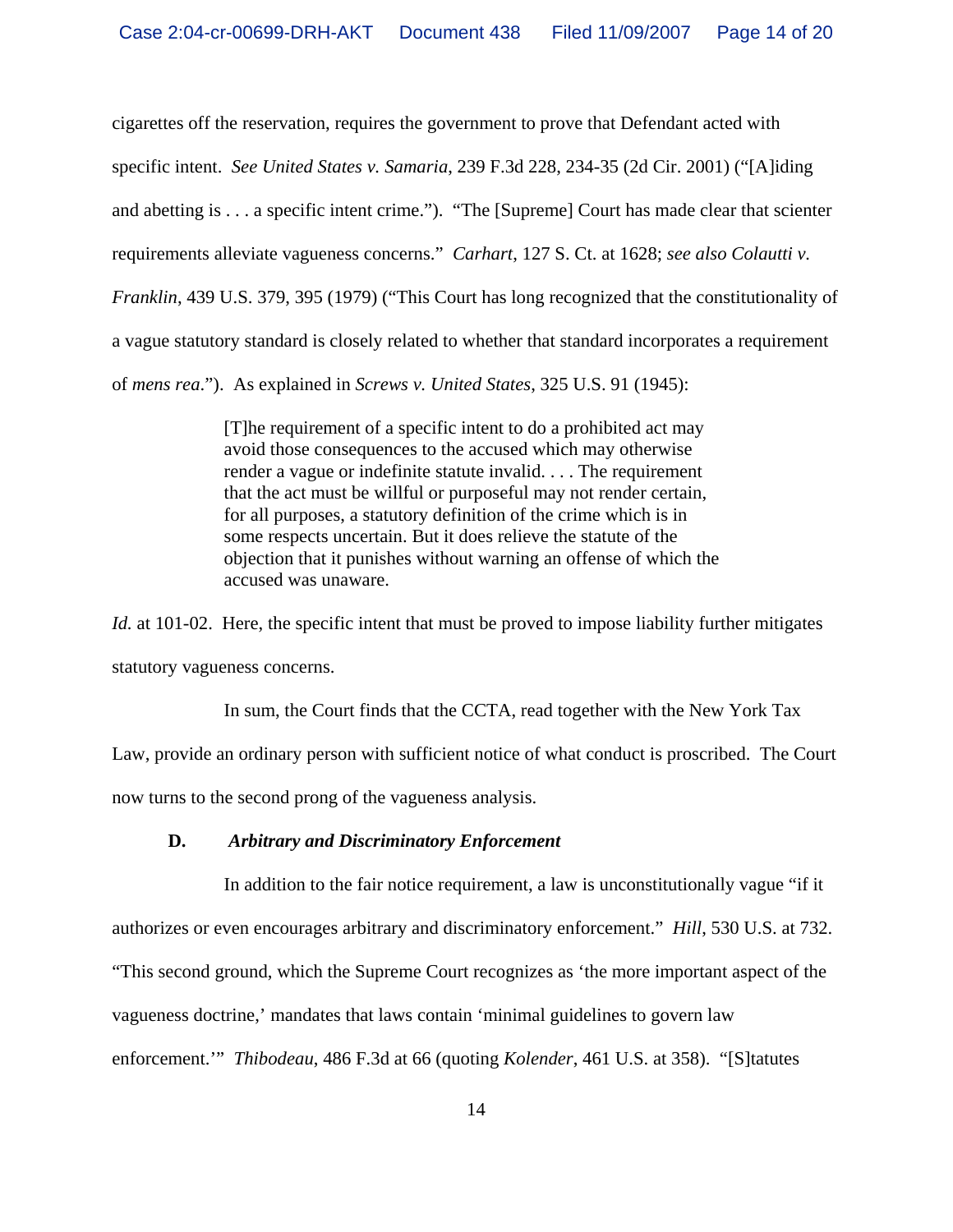must 'provide explicit standards for those who apply' them to avoid 'resolution on an *ad hoc* and

subjective basis, with the attendant dangers of arbitrary and discriminatory application." *Id.*

(quoting *Grayned*, 408 U.S. at 108-09).

In examining challenges on this ground, the Second Circuit has instructed as

follows:

[C]ourts undertaking an as-applied challenge may determine either (1) that a statute as a general matter provides sufficiently clear standards to minimize the risk of arbitrary enforcement or (2) that, even without such standards, the conduct at issue falls within the core of the statute's prohibition, so that the enforcement was not the result of the unfettered discretion that law enforcement officers and factfinders might have in other, hypothetical applications of the statute.

*Id.* at 67-68.

Here, Defendant argues that because of the "'muddled' state law enforcement scheme" (Murphy Letter, dated Oct. 23, 2007, at 3), the CCTA accords unfettered discretion to prosecutors and juries. Stressing what he calls the "inaction" of state and federal prosecutors, Defendant asserts that despite the fact that New York is given explicit notice that "Indian retailers are selling cigarettes in large quantities to individuals who will transport them off the reservation" (Murphy Letter, dated Oct. 23, 2007, at 7), to the best of Defendant's knowledge, "no New York Indian retailer has ever been prosecuted in connection to on reservation cigarette sales in an instance which did not involve off-reservation acts *by that retailer himself*." (Murphy Letter, dated Oct. 30, 2007, at 1 (emphasis in original.)<sup>7</sup> In this regard, Defendant notes that "[t]he lack of State criminal prosecutions against Indian retailers for aiding and abetting by State

 $7$  The government does not contest this allegation.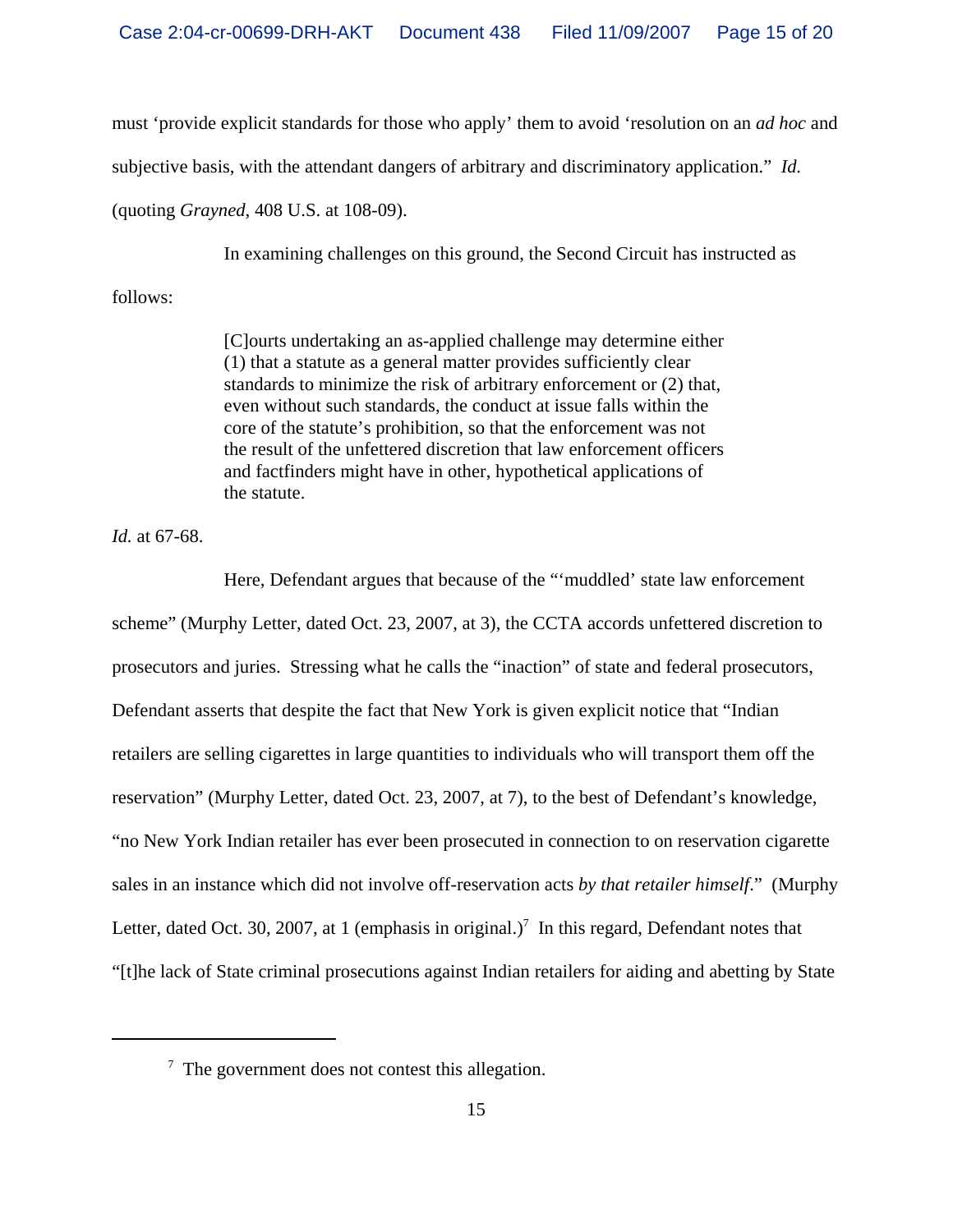authorities charged with enforcing their own criminal statutes can only be attributed to the lack of guidance that undeniably prudent law enforcement officials have perceived to be a consequence of the current status of the State enforcement scheme relating to Indian retailers." (Murphy Letter, dated Oct. 23, 2007, at 6.) Finally, Defendant relies on what he characterizes as the prosecutor's "inconsistent positions on the CCTA" which, according to Defendant, underscore the "constitutionally proscribed lack of clarity in applying the CCTA against a New York State Indian retailer for the acts alleged in this indictment." (Murphy Letter, dated Oct. 30, 2007, at 4.)

The Court finds Defendant's arguments to be without merit. As applied to Morrison, the statutory language under which he is charged clearly delineates what conduct is unlawful. As noted above, the government has limited its theory of prosecution to one of aiding and abetting off-reservation sales. Pursuant to 18 U.S.C. § 2341, New York State clearly "requires" a stamp be placed on all cigarettes sold off-reservation (*see supra* at 3 (discussing N.Y. Tax Law  $\S 471(1)$ . To the extent the forbearance policy arguably muddied the legal waters, it did so only with regard to *on-reservation sales* and Defendant is not being prosecuted for such sales per se*.*

In that regard, Defendant's reliance on the assertion that he is the first Native American retailer to be prosecuted for off-reservation acts that he did not commit himself is misplaced. In *Kaid*, the defendants were non-Native Americans who purchased large quantities of untaxed cigarettes on the reservation for the purpose of selling them off-reservation. *Kaid*, 05-4470-cr(L) (2d Cir. Sept. 12, 2007) (summary order). Here, Defendant is charged with aiding and abetting such individuals. The aiding and abetting statute, which was rooted in common law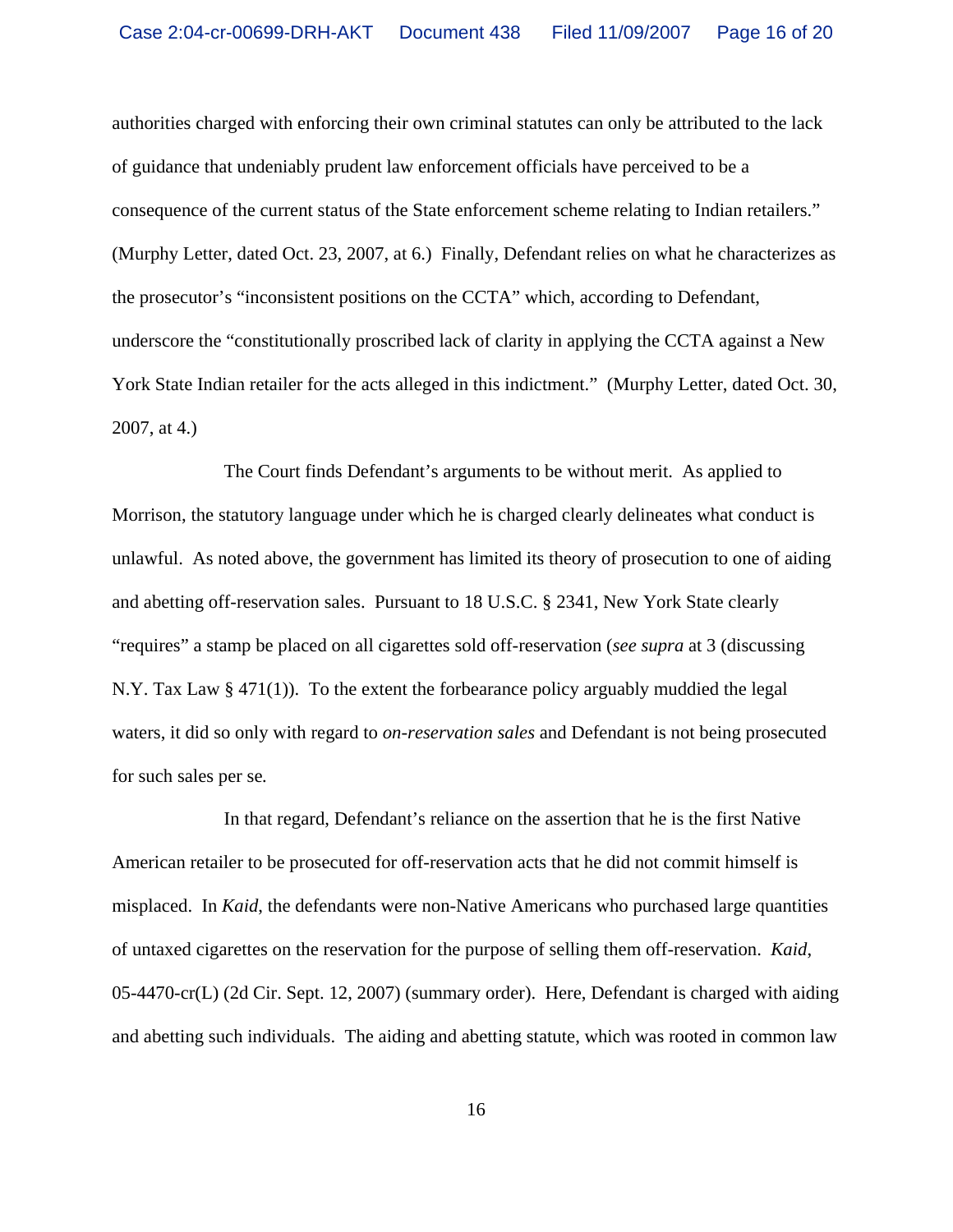and enacted in 1909, is nothing new. "It removes all doubt that one who puts in motion or assists in the illegal enterprise . . . is guilty as a principal even though he intentionally refrained from the direct act constituting the completed offense." 18 U.S.C. § 2 Historical and Statutory Notes. Defendant cannot viably claim that he is necessarily insulated from such liability simply because he believed he was authorized to sell unlimited quantities of cigarettes on the reservation. By way of analogy, if an individual had the right to sell unlimited firearms, he could still be held liable as an aider and abettor if he sells a firearm to another with knowledge that the weapon will be used to murder a third party and that knowledge is coupled with the intent to aid the purchaser in his unlawful endeavor. That is not to say that evidence of the forbearance policy is not relevant in proving Defendant's intent. Rather, the Court merely finds that the decision by the DTR not to enforce applicable state law with regard to on-reservation sales does not render the statutory scheme under which Defendant is being prosecuted unconstitutionally vague.

Defendant also argues that because "[t]he legislative history of the CCTA reflects that the Federal role in the fight against cigarette smuggling would be to '*assist the states in their law enforcement efforts* and will be undertaken with the recognition that [] primary [enforcement] responsibility remains with the individual states'" (*Id.* at 3 (quoting H.R. Conf. Rep. No. 95-1778, at 1 (2d Sess. 1978), *reprinted in* 1978 U.S.C.C.A.N. 5535, 5536)), and because New York is not enforcing its tax law, "the federal government has no state law enforcement effort to support and the state's citizens are not on notice that a foreign jurisdiction will interpose itself and initiate an unprecedented criminal action to do what the state has demurred from doing." (Murphy Letter, dated Oct. 30, 2007, at 3.) The Court finds this logic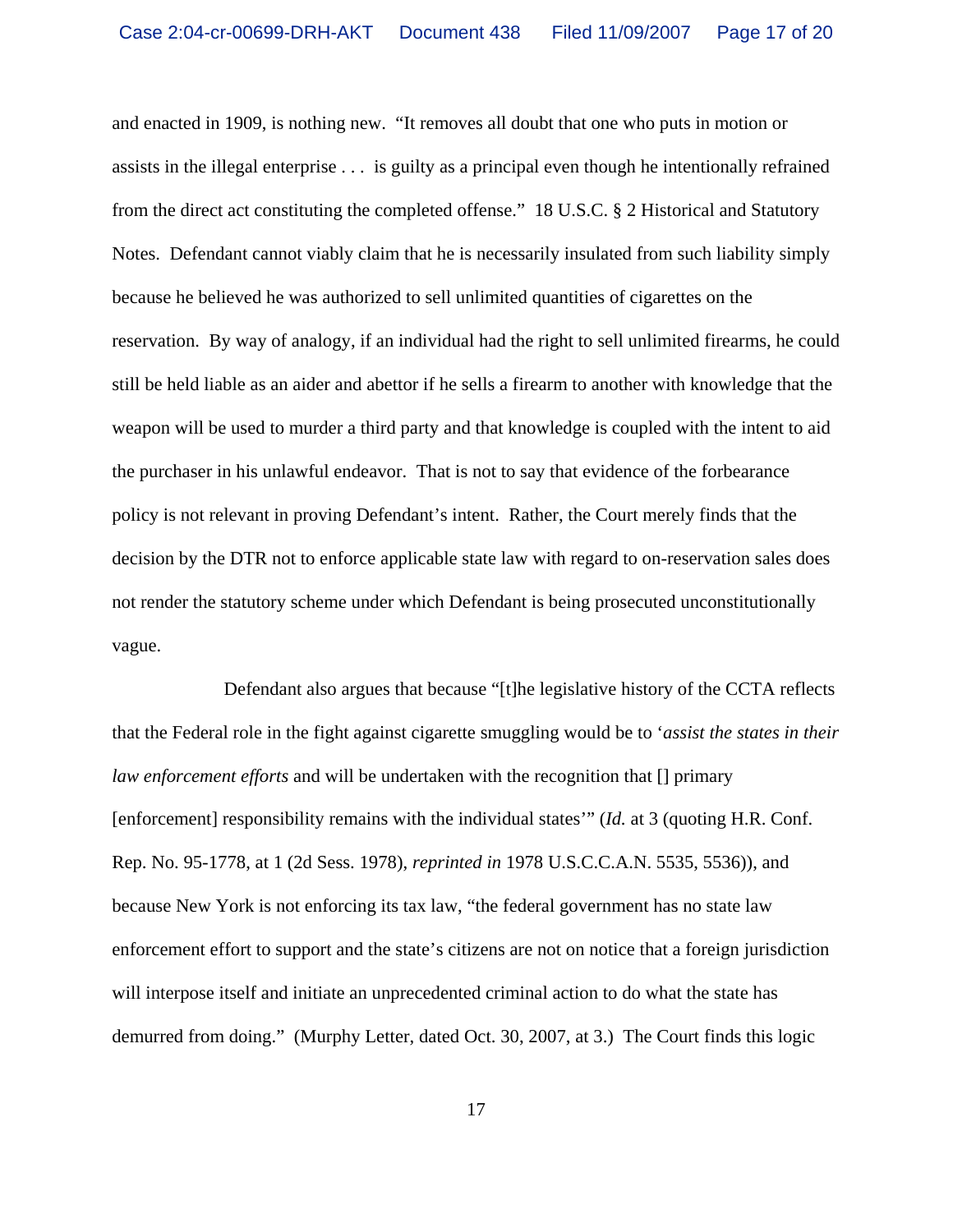misguided.

The CCTA was enacted in 1978. At the time of its enactment, the clear intent of Congress was to pass legislation to deal with large-scale cigarette bootlegging and the involvement of organized crime<sup>8</sup> because the states had theretofore been unable to successfully address the problem themselves. *See* S. Rep. 95-962 (2d Sess. 1978), *reprinted in* 1978 U.S.C.C.A.N. 5518, 5526. As stated in the relevant Senate Report:

> We continue to believe that many of the states most affected have not made serious commitments to the enforcement effort in this area. . . . We continue to believe strongly that primary efforts to stop cigarette smuggling must be made by the states affected. However, we recognize that federal legislation in aid of state enforcement effort may be desirable, if not essential, in light of the interstate nature of the problem.

*Id.* Thus, contrary to Defendant's assertions, it should of be of no surprise that the federal government would utilize the CCTA under these circumstances precisely *because of* the State's forbearance policy, i.e., because New York was not getting the job done itself, and not in spite of it.

Finally, the Court notes that the scienter requirement of 18 U.S.C. § 2 narrows the scope of the prohibited conduct and in so doing, limits prosecutorial discretion. *See Carhart*, 127 S. Ct. at 1629. Thus, the Court finds that as applied to Morrison, the CCTA and 18 U.S.C. § 2 establish the requisite minimal guidelines to prevent arbitrary or discriminatory enforcement in that they apply only to those who act with the specific intent to aid and abet a violation by a non-Native American who purchases un-stamped cigarettes on the reservation for the purpose of

<sup>&</sup>lt;sup>8</sup> Defendant does not contend that the CCTA does not apply to Native Americans. In fact, this argument has been explicitly rejected. *See, e.g.*, *United States v. Baker*, 63 F.3d 1478, 1484-86 ( $9<sup>th</sup>$  Cir. 1995).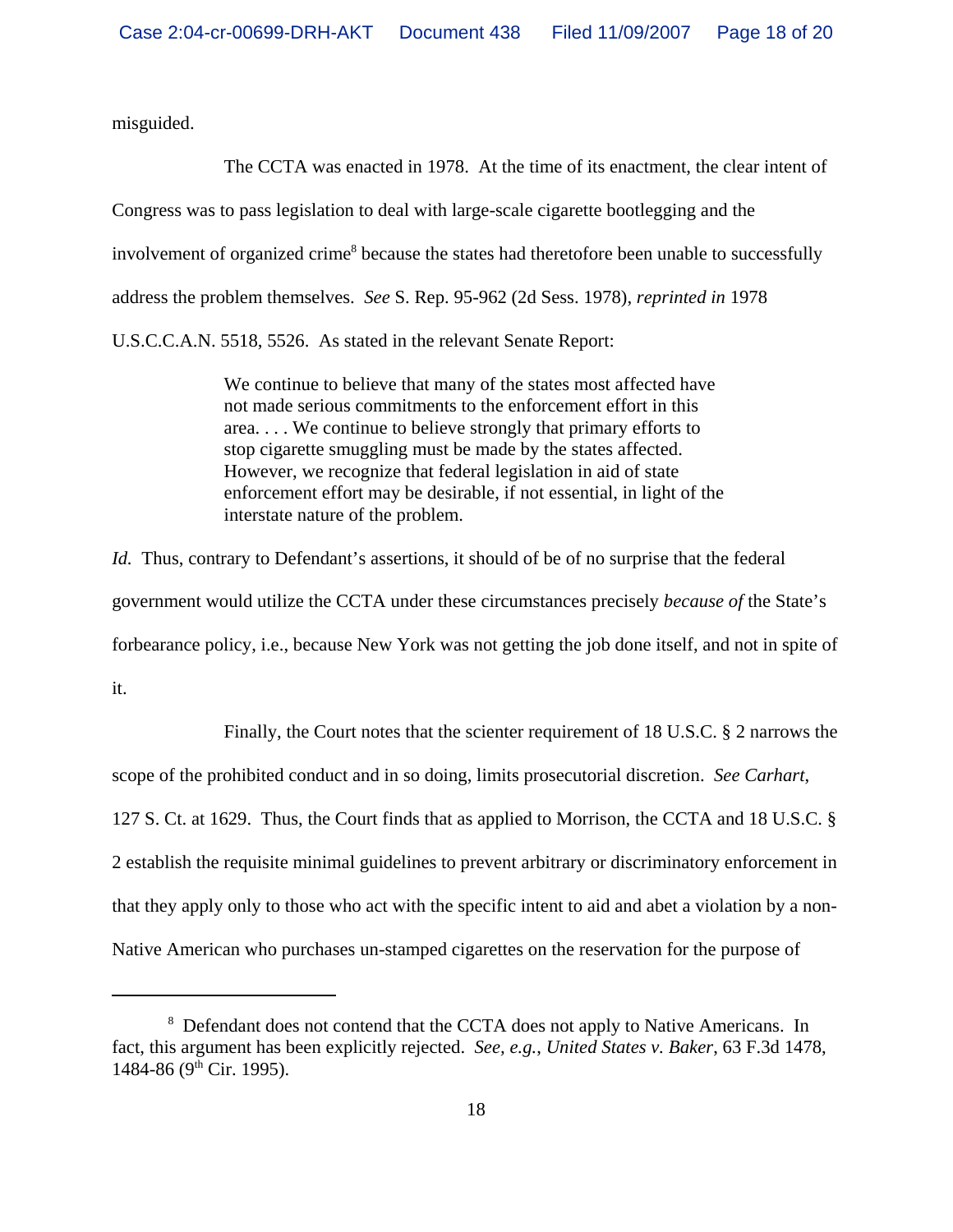selling them off-reservation.

Even assuming, arguendo, that the CCTA did not provide sufficient explicit criteria to prevent arbitrary enforcement, the statute as applied to Morrison would not be unconstitutionally vague because the conduct to which the statute was applied clearly falls within the "core meaning" of the statute. *Thibodeau*, 486 F.3d at 69. Racketeering Acts 4 through 80 allege that Defendant aided and abetted others in the sale and distribution of contraband cigarettes *off the reservation*. It is undisputed that New York State "requires a stamp" on the sale of such cigarettes and, accordingly, it cannot be said that the CCTA is vague as applied to these circumstances. *See Farrell v. Burke*, 449 F.3d 470, 494 (2d Cir. 2006) (noting that relevant "inquiry . . . involve[s] determining whether the conduct at issue falls so squarely in the core of what is prohibited by the law that there is no substantial concern about arbitrary enforcement because no reasonable enforcing officer could doubt the law's application in the circumstances.").

 The Court has considered the parties' remaining arguments and finds them to be without merit. Accordingly, the Court finds that the CCTA as applied to Morrison is not unconstitutionally vague.

#### *CONCLUSION*

For all of the above reasons, Defendant's motions for reconsideration of my October 9, 2007 bench decision (docket no. 367) and to dismiss racketeering acts 4 through 80 of